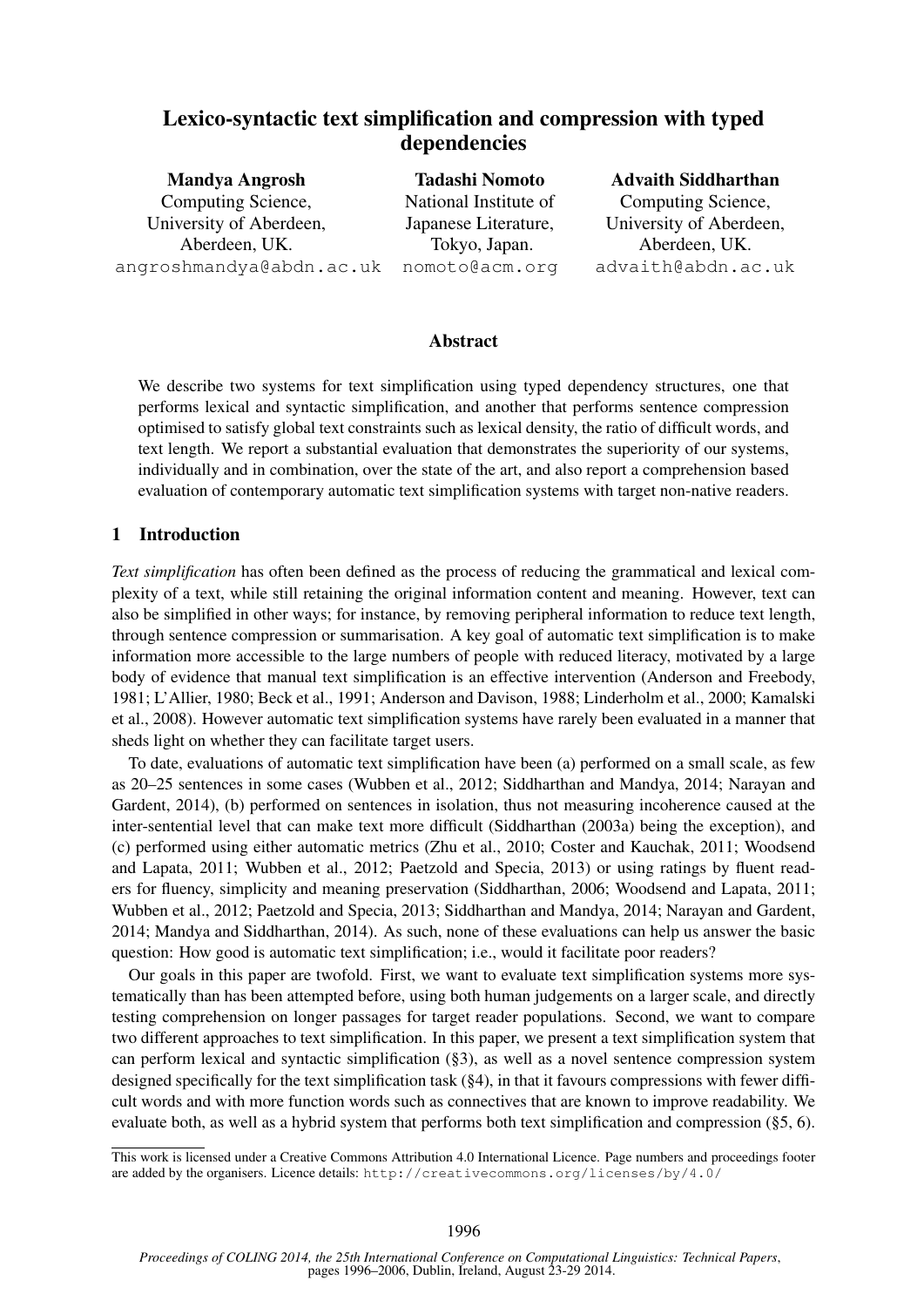# 2 Related Work

Text simplification systems differ primarily in the level of linguistic knowledge they encode. Phrase Based Machine Translation (PBMT) systems (Specia, 2010; Wubben et al., 2012; Coster and Kauchak, 2011) use the least knowledge, and as such are ill equipped to handle simplifications that require morphological changes, syntactic reordering, sentence splitting or insertions. While syntax based MT approaches use syntactic knowledge, existing systems do not offer a treatment of morphology (Zhu et al., 2010; Woodsend and Lapata, 2011; Paetzold and Specia, 2013). This means that while some syntactic reordering operations can be performed well, others requiring morphological changes cannot. Consider converting passive to active voice (e.g., from "trains are liked by John" to "John likes trains"). Besides deleting auxiliaries and reordering the arguments of the verb, there is also a requirement to modify the verb to make it agree in number with the new subject "John", and take the tense of the auxiliary "are".

Hand crafted systems such as Siddharthan (2010) and Siddharthan (2011) use transformation rules that encode morphological changes as well as deletions, re-orderings, substitutions and sentence splitting, and can handle voice change correctly. However, hand crafted systems are limited in scope to syntactic simplification as there are too many lexico-syntactic and lexical simplifications to enumerate manually.

Some contemporary work in text simplification has evolved from research in sentence compression, a related research area that aims to shorten sentences for the purpose of summarising the main content. Sentence compression has historically been addressed in a generative framework, where transformation rules are learnt from parsed corpora of sentences aligned with manually compressed versions, using ideas adapted from statistical machine translation. The compression rules learnt are typically syntactic tree-to-tree transformations (Knight and Marcu, 2000; Galley and McKeown, 2007; Riezler et al., 2003; Cohn and Lapata, 2009; Nomoto, 2008) of some variety. Indeed, Woodsend and Lapata (2011) develop this line of research. Their model is based on quasi-synchronous tree substitution grammar (QTSG) (Smith and Eisner, 2006) and integer linear programming. Quasi-synchronous grammars aim to relax the isomorphism constraints of synchronous grammars, in this case by generating a loose alignment between parse trees. Woodsend and Lapata (2011) use QTSG to generate all possible rewrite operations for a source tree, and then integer linear programming to select the most appropriate simplification. Their system performs lexical and syntactic simplification as well as compression.

Recently, there have been attempts to combine approaches. Narayan and Gardent (2014) use an approach based on semantics to perform syntactic simplification, and PBMT for lexical simplifications. We have also created a hybrid system, but one using linguistically sound hand written rules for syntactic simplification and automatically acquired rules for lexicalised constructs (Siddharthan and Mandya, 2014; Mandya and Siddharthan, 2014). In this paper we combine this work (summarised in §3) with a new method for sentence compression (described in §4).

# 3 Text Simplification with Synchronous Dependency Grammars

We use the RegenT text simplification (Siddharthan, 2011), augmented with automatically acquired rules, as described in detail elsewhere (Mandya and Siddharthan, 2014; Siddharthan and Mandya, 2014). In this section, we will restrict ourselves to summarising the key features of the system.

Our text simplification system follows the architecture proposed in Ding and Palmer (2005) for Synchronous Dependency Insertion Grammars, reproduced in Fig. 1. It uses the same dataset<sup>1</sup> as Woodsend and Lapata (2011) for learning lexicalised rules. The rules are acquired in the format required by the RegenT text simplification system (Siddharthan, 2011), which is used to implement the simplification. This

1 consisting of ∼140K aligned simplified and original sentence pairs obtained from Simple English Wikipedia and English Wikipedia.



Figure 1: System Architecture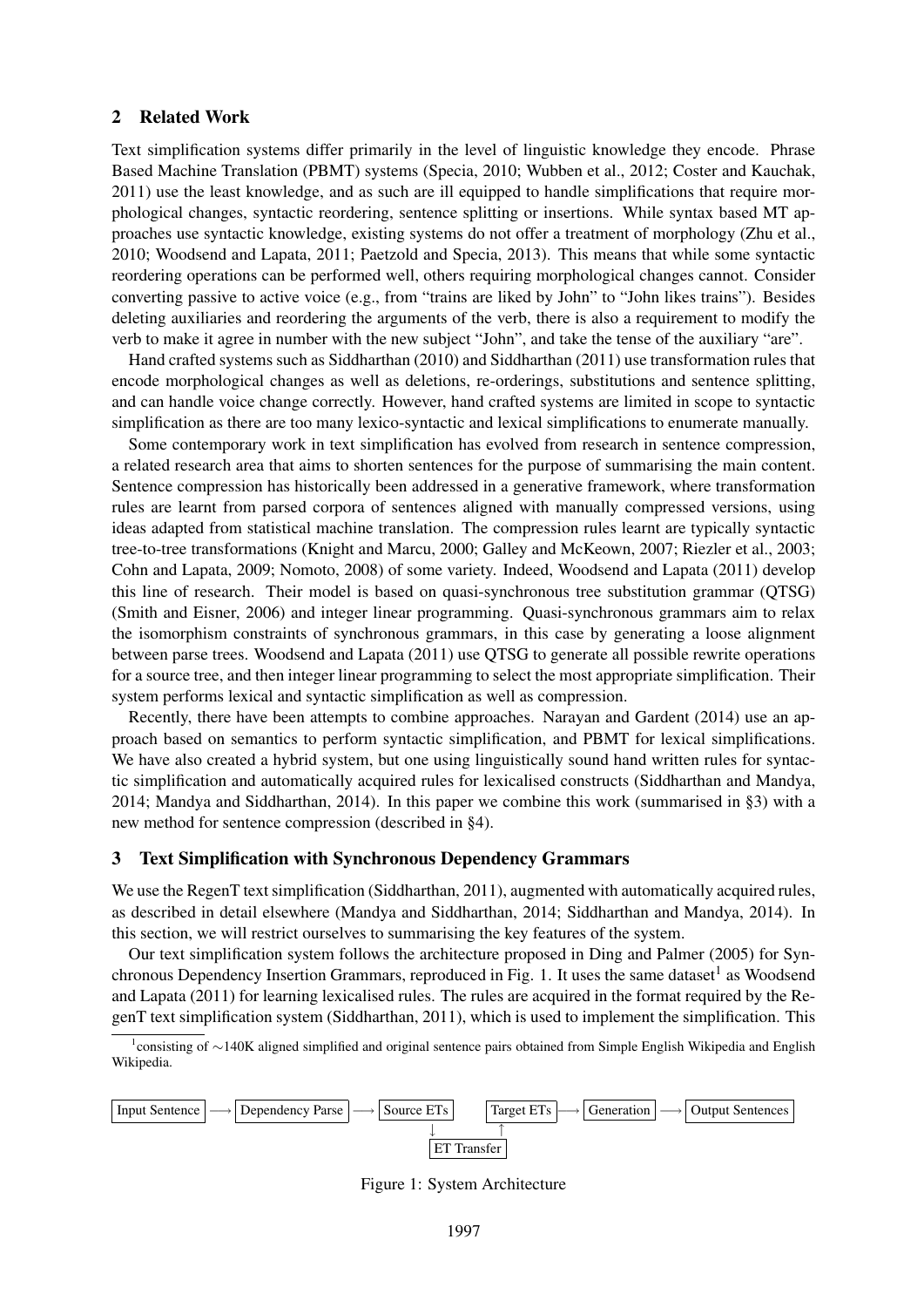

Figure 2: Simplification as a Transfer rule and a transduction of Elementary Trees (ETs)

requires dependency parses from the Stanford Parser, and generates output sentences from dependency parses using the generation-light approach described in (Siddharthan, 2011).

In short, we extract a synchronous grammar from dependency parses of aligned English and simple English sentences, starting from the differences in the parses. For example, consider two aligned sentences from the aligned corpus described in Woodsend and Lapata (2011):

1. (a) It was the second most intensive storm on the planet in 1989. (b) It was the second strongest storm on the planet in 1989.

An automatic comparison of the dependency parses for the two sentences reveals that there are two typed dependencies that occur only in the parse of the first sentence, and one that occurs only in the parse of the second. Thus, to convert the first sentence into the second, two dependencies need to be deleted and one inserted. From this example, the rule shown in Fig. 2 is extracted. The rule contains variables (?Xn), which can be forced to match certain words in square brackets.

Such deletion and insertion operations are central to text simplification, but a few other operations are also needed to handle morphology and to avoid broken dependency links in the Target ETs. These are enumerated in (Siddharthan, 2011). By collecting such rules, a meta-grammar is produced that can translate dependency parses in one language (English) into the other (simplified English). The rule above will translate "most intensive" to "strongest", in the immediate lexical context of "storm". The ET Transfer component can be presented either as transformation rules or as a transduction of ETs, as shown in Fig. 2. In Mandya and Siddharthan (2014), we describe how such automatically acquired rules can be generalised to apply in new contexts; for instance, by expanding lexical context to include related words derived from WordNet, or by removing the lexical context for lexical simplifications that are not context dependent.

Learning paraphrase with typed dependency representations has certain advantages to PBMT; for example, consider the rule that simplifies "described as" to "called":

```
RULE: DESCRIBED_AS2CALLED
1. DELETE:
   (a) prep_as(?X0[described], ?X1)
2. INSERT:
   (a) dobj(?X2[called], ?X1)
```
This single rule can simplify "*Coulter was described as a polemicist*" to "*Coulter was called a polemicist*" as well as cases where the words are not adjacent, such as "*Coulter has described herself as a polemicist*" to "*Coulter has called herself a polemicist*".

Our text simplification system, as evaluated in this paper, combines a set of 278 hand crafted grammar for syntactic simplification (from the original RegenT system) and 5172 automatically acquired rules, based on the principles described above.

#### 4 Sentence Compression with Reluctant Trimmer

This section describes the mechanics of the reluctant trimmer (RT), or how it works to create a simplified form of sentence. We will explain later where the word 'reluctant' comes from. Broadly, RT comes in two parts: generation and selection. For a given sentence it takes as input, it generates a number of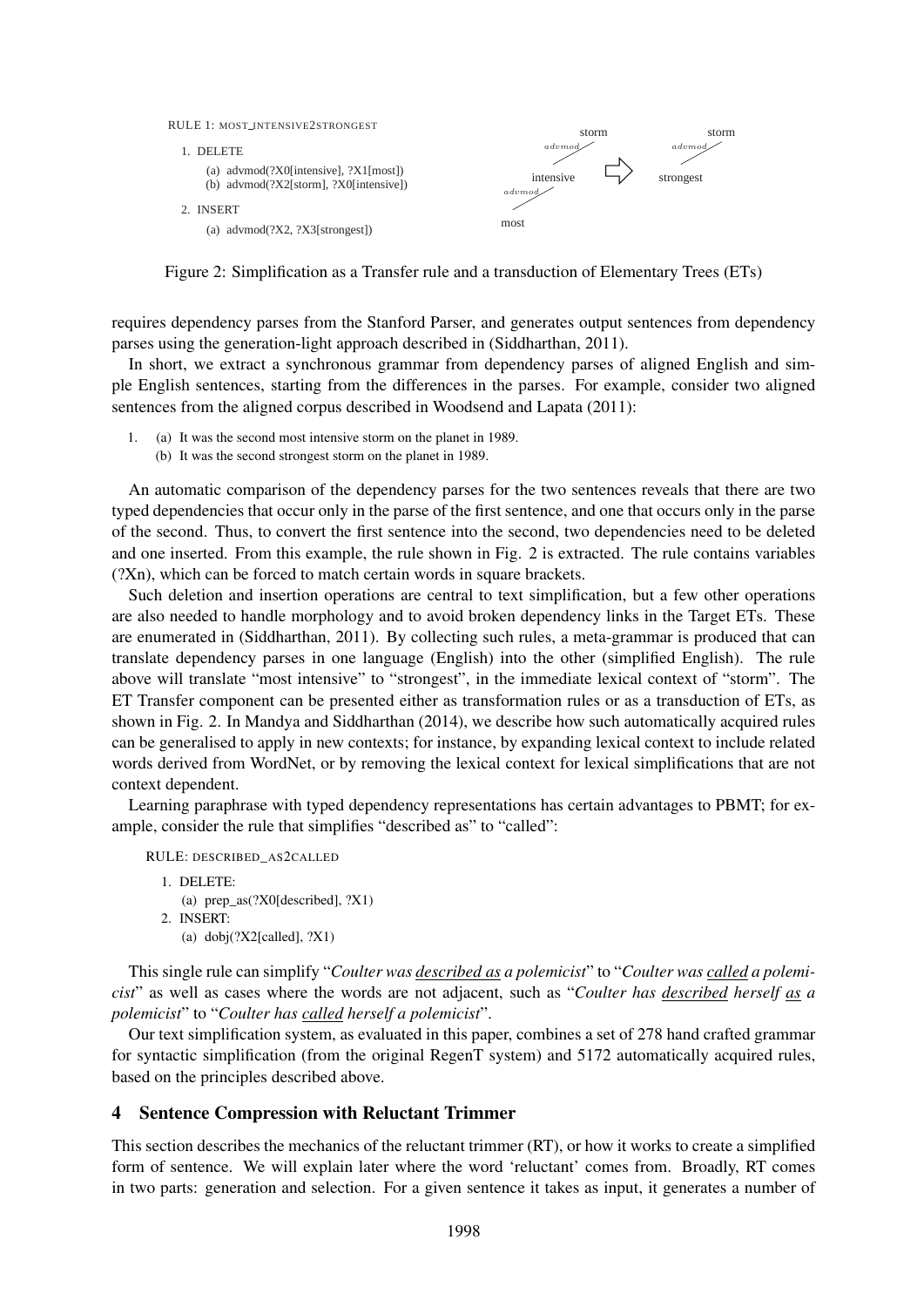



Figure 3: Dependency structure for *"2009 detention of American hikers by Iran"*

Figure 4: Cropping dependency tree

truncations of the sentence, each of which has some elements removed in a way that largely complies with English syntax. It does this by first parsing the sentence into a a dependency representation, and creating what we call terminating dependency paths out of the representation. After placing them in a lattice format, we run a K-best search over the lattice to generate K best truncations of the sentence. We repeat the process for each sentence found in the text, which will produce a collection of sets of truncation candidates. We then run integer linear programming over the collection, selecting one sentence for each set in a way that satisfies global constraints such as lexical density, the ratio of hard words, and text length. In particular, we regard RT not as an operation that works sentence by sentence, but one that works with text as a whole. We argue that how the sentence is to be compressed is not only dictated by the sentence itself, but also by the text in which it appears.

We start off with an example shown in Figure 3, where we have a phrase "*2009 detention of American hikers by Iran*." Our goal here is to develop a systematic method that will prune the dependency tree so as to generate shorter versions of the sentence largely in compliance with the English grammar. Figure 4 provides an intuitive picture of how this could be done: by cropping the tree along the arrows. We implement the idea by borrowing the notion of *Terminating Dependency Path* (TDP) (Nomoto, 2008), which gives us a way to translate a dependency tree into a trellis of nodes, which in turn allows us to find truncations through dynamic programming.

Figure 5 shows a TDP lattice derived from the dependency tree given in Figure 3. TDPs are depicted as solid blue lines in the figure. It is easy to see that each TDP corresponds to a path in the dependency tree that runs from a leaf to the root. The conversion from dependency tree to TDP lattice is thus straightforward. We perform  $A^*$  search over the TDP lattice to find the best compression. Assume that we have a path or a sequence of nodes,  $\langle n[1], n[2], \ldots, n[j], \ldots, n[z-1], n[z] \rangle$ , that takes you from the starting node,  $n[1]$ , to the goal,  $n[z]$ , on the TDP lattice. Define the cost C of node  $n[x]$  by:  $C(x) = g(x) + h(x)$  where  $g(x)$  is the cost incurred for the travel from the starting node to  $n[x]$  and  $h(x)$ the future estimate for the cost of travelling from  $n[x]$  to the goal. Let  $g(x) = -\sum_{j \in V(1,x)} \text{backward}(j)$ and  $h(x) = -\sum_{j \in W(x, z-1)}$  forward(j), with:

$$
\text{backward}(x) = \text{tfidf}(n[x]) + pr(\text{seq}(n[x-1], n[x]) | M),\tag{1}
$$

$$
forward(x) = backward(x + 1)
$$
\n(2)

 $V(1, x)$  is a sequence of nodes that appeared on the path we took to reach  $n[x]$  from the starting node,  $W(x, z - 1)$  a sequence of nodes that gives the shortest possible path (i.e. the path that incurs least cost) from  $n[x]$  to the goal. tfidf(n) represents a tfidf score for a word associated with the node n, with tfidf(n[1]) = 0 and tfidf(n[g]) = 0, and is normalised so that it falls between 1 and 0.<sup>2</sup> seq(n, m) refers to an uninterrupted sequence of words you find on the path that extends from  $n$  to  $m$  via the root, ignoring duplicates. Figure 6 gives an intuitive sense of how this works. seq (2009, hiker), for instance, can be found by following the blue line in the figure, which results in "*2009 detention of hikers.*" 'M' refers to a language model.<sup>3</sup>  $pr(\text{seq}(n, m)|M)$  is the probability of sequence 'seq(n,m)' under language

<sup>&</sup>lt;sup>2</sup>Document frequencies (df) we used for present purposes are based on those given in the British National Corpus (www. kilgarriff.co.uk/bnc-readme.html), which keeps record of the number of files a particular word occurred.

<sup>&</sup>lt;sup>3</sup>The language model is built here by running SRLM (www.speech.sri.com/projects/srilm) on the English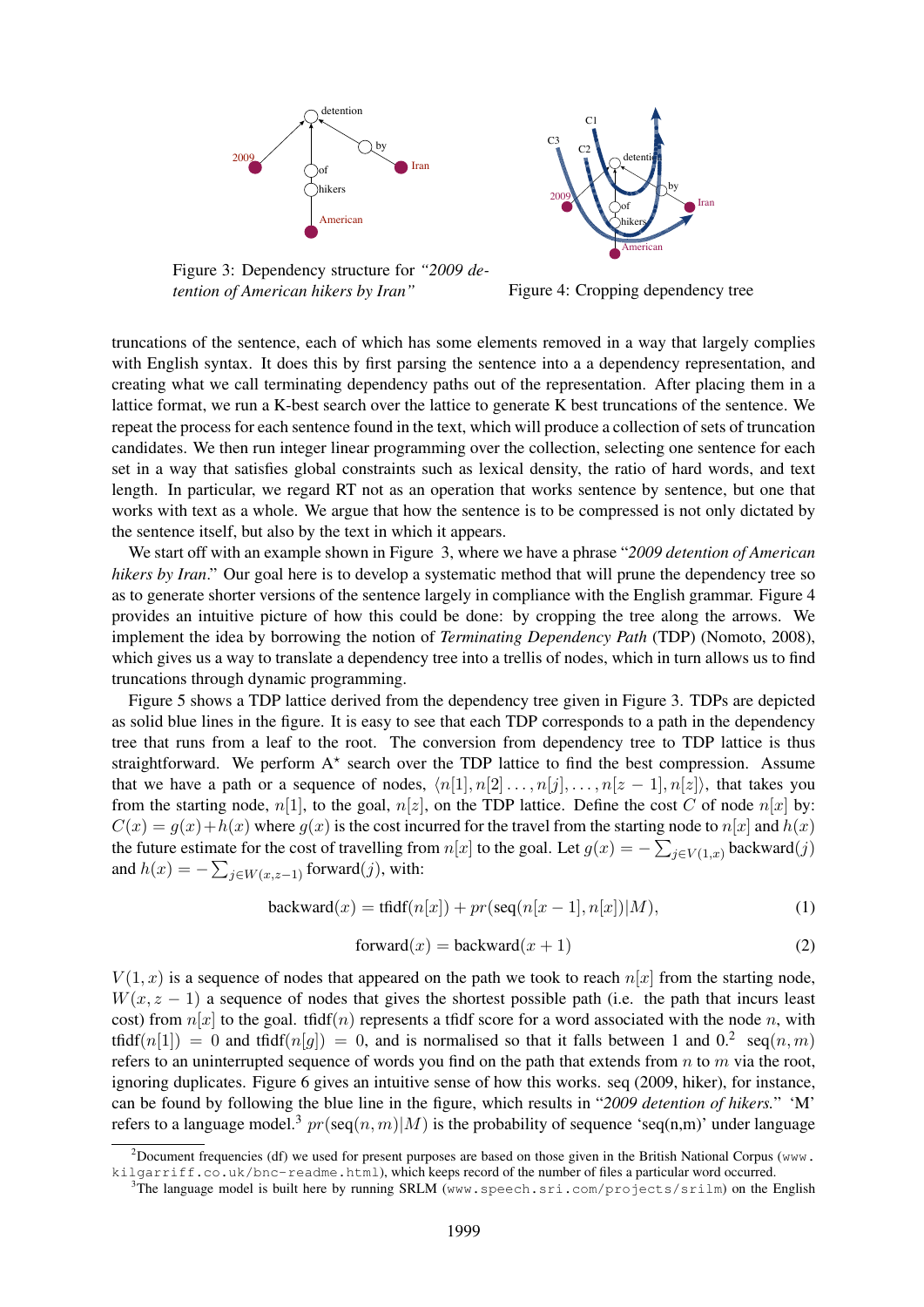



is a label for the starting node,  $\langle \langle \rangle$  that for the goal.

Figure 6: seq(2009,hiker)

Figure 7: Decoding with ILP

model  $M$ <sup>4</sup>. Traversing over the TDP lattice while picking nodes with least costs will produce the best compression, to which we apply Yen (1971)'s algorithm to find K-best alternatives (where K is set to 10 in the experiments reported below).

We now turn to the second part of the story, which is about choosing from each pool of K-best candidates, to create a simplified version of the text. (Recall that we keep a pool of K-best compressions for each of the sentences in a text, and create a simplification by choosing a compression from each pool.) In this paper, we build on a particular simplification approach based on integer linear programming (ILP), by (Dras, 1999), which he dubbed 'reluctant paraphrasing.' In a nutshell, Dras claims that we should make as little change to the text as possible, arguing that any change may run the risk of muddling the meaning of the original text: hence the name 'reluctant paraphrasing.' The following linear program (LP) represents our adaptation of Dras's method. Formula 3 represents the objective function, with 4 through 7 expressing constraints:

$$
\min \quad z = \sum c_{i,j} x_{i,j} \tag{3}
$$

subject to:

$$
\forall i \sum_j x_{ij} = 1, \quad x_{ij} \in \{0, 1\}, \forall ij \qquad (4) \qquad \qquad \frac{H + \sum h_{ij} \cdot x_{ij}}{W + \sum w_{ij} \cdot x_{ij}} \le k_2 \qquad \qquad (6)
$$

$$
\frac{W + \sum w_{ij} \cdot x_{ij}}{S} \le k_1 \tag{5} \qquad \frac{F + \sum f_{ij} \cdot x_{ij}}{W + \sum w_{ij} \cdot x_{ij}} \ge k_3 \tag{7}
$$

 $x_{i,j}$  denotes a candidate for which we are to make a decision on whether to include it in the simplification of a given text d. In particular we mean  $x_{i,j}$  to represent the j-th best compression for the i-th sentence in d. Constraint 4 dictates that we have exactly one compression candidate for each sentence in d.  $w_{ij}$ indicates the number of changes or deletions we performed on the original sentence to create  $x_{ij}$ : -1 if  $x_{ij}$  has one less term than the original sentence it is a compression of; 0 if there is no change. W is the number of terms in d, S the number of sentences in d. Constraint 5 states that proportion of the number of terms to that of sentences should be less than or equal to  $k_1$ ; in other words, changes made to the text should not exceed  $k_1$ . H in constraint 6 denotes the total number of 'hard' or difficult words in the original text;  $h_{ij}$  the number of changes made to hard words in  $x_{ij}$ , namely how many less or more words there remain that are deemed 'hard,' compared to the sentence it comes from.<sup>5</sup>:  $h_{ij} = -3$ , for example, means that we have three less hard words in  $x_{ij}$  than in the original sentence.

Constraint 6 is included here to keep the proportion of hard words in text from growing beyond a

portion of TDT5 corpus and TDT Pilot Study Corpus (both available at Linguistic Data Consortium), the total number of sentences combined reaching 293,971.

 $4W$ e note here that we did not compensate the probability for the length of a word sequence, as we were unable to find an empirical evidence that suggested we should do otherwise.

 $5$  Hard words' are defined here as those that fall off of the New General Service List (www.newgeneralservicelist.org) which currently contains 2,881most frequently used words.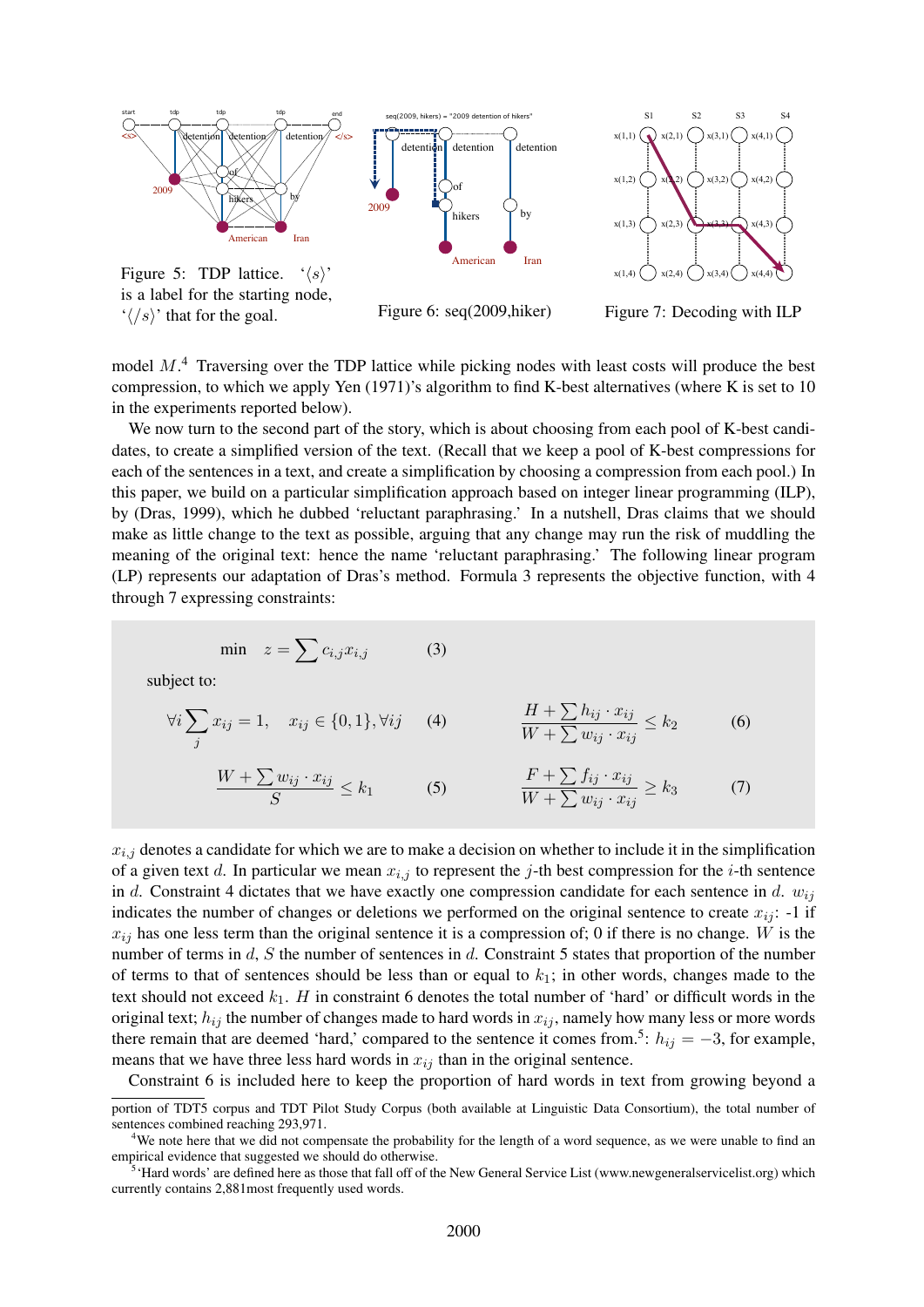particular threshold  $k_2$ . The values of  $k_1$ ,  $k_2$  and  $k_3$  were determined based on the Breaking News English (BNE) corpus (described later), which provides for each story, simplified versions at two levels of difficulty, one being called 'easy' and the other 'hard.' If we take the 'easy' as a gold standard simplification for the 'hard,' we will be able to get estimates of  $k_1$  through  $k_3$ . None of the data we used for this purpose, however, is part of the BNE reading test discussed below.

F in constraint 7 represents the total number of function words (those that are not of JJ, MD, NN, RB, or VB in the Penn scheme) while  $f_{ij}$  indicates that of changes to function words (the way it works is analogous to  $h_{ij}$ ). The motivation for the constraint is to prevent function words from being eliminated excessively, which Dras argues, reduces the readability of text. The objective function includes parameters  $c_{i,j}$  which serve to indicate the cost of transforming the sentence. In this paper, we define  $c_{ij}$  as Levenshtein edit distance between compression and original sentence. In ordinary language, the linear program may read like "Keep changes to a minimum. Accept compressions that look much like the original sentences from which they arise, with less of hard words and content terms and more of function words." Further, we made use of an array of hand-coded constraints in addition to a language model, to ensure that a compression we generate remains as grammatical as possible. Included were those that prohibit the generation of a compression that involves a dangling preposition or breaks apart multi-word prepositions (MWPs) such as *according to*, *compared to*, *in front of*, etc. (the complete list of MWPs we used for this purpose can be found in de Marneffe and Manning (2008)). Added to these were some "don't drop" rules that demanded we keep intact subjects and verbs as well.

Figure 7 illustrates how compression variables  $x_{i,j}$  are organised (each of which is depicted as " $x(i, j)$ " in the figure). Each vertical line represents a pool of K-best compressions generated for a particular sentence  $s_i$ . LP seeks to find a candidate from each pool so that the resulting set of compressions best meets the objective function and conditions it dictates.<sup>6</sup>

#### 5 Evaluation of Fluency, Simplicity and Meaning Preservation

We performed a manual evaluation of how fluent and simple the text produced by our simplification system is, and the extent to which it preserves meaning. We evaluate 3 systems:

TS: The Text Simplification system based on synchronous dependency grammars (§3).

RT: The Reluctant Trimmer for sentence compression (§4).

HYB: A hybrid text simplification system that applies RT to the output of TS.

We used as a baseline Woodsend and Lapata (2011)'s QTSG system that learns a quasi-synchronous tree substitution grammar from the same EW-SEW dataset used by TS. QTSG is the best performing system in the literature with a similar scope to ours in terms of the syntactic, lexical and compression operations performed<sup>7</sup>. QTSG relies entirely on an automatically acquired grammar of 1431 rules, for lexical and syntactic simplification as well as sentence compression. Our TS system has an automatically extracted grammar with 5172 lexicalised rules to augment the existing 278 manually written syntactic rules in RegenT. The RT system is not trained on simplified text. We also compare against the manual simplification (SEW), and the original EW sentences.

Data: We use an evaluation set consisting of 100 sentences from English Wikipedia (EW) aligned with Simple English Wikipedia (SEW) sentences, following recent work (Woodsend and Lapata, 2011; Wubben et al., 2012; Zhu et al., 2010; Mandya and Siddharthan, 2014; Siddharthan and Mandya, 2014). These 100 sentences have been excluded from our training data for rule acquisition, as is standard. Following Wubben et al. (2012), we used all the sentences from the evaluation set for which each of the four systems had performed at least one simplification (as selecting sentences where no simplification is performed by one system is likely to boost its fluency and meaning preservation ratings). This gave us a test set of 50 sentences from the original 100.

<sup>&</sup>lt;sup>6</sup>As an LP solver, we used lp\_solve 5.5.2.0, a mixed integer programming solver, available under public license at Source-Forge (lpsolve.sourceforge.net/5.5).

 $<sup>7</sup>$ The PBMT system of Wubben et al. (2012) reports better results than QTSG, but is not directly comparable because it does</sup> not perform syntactic simplifications such as sentence splitting.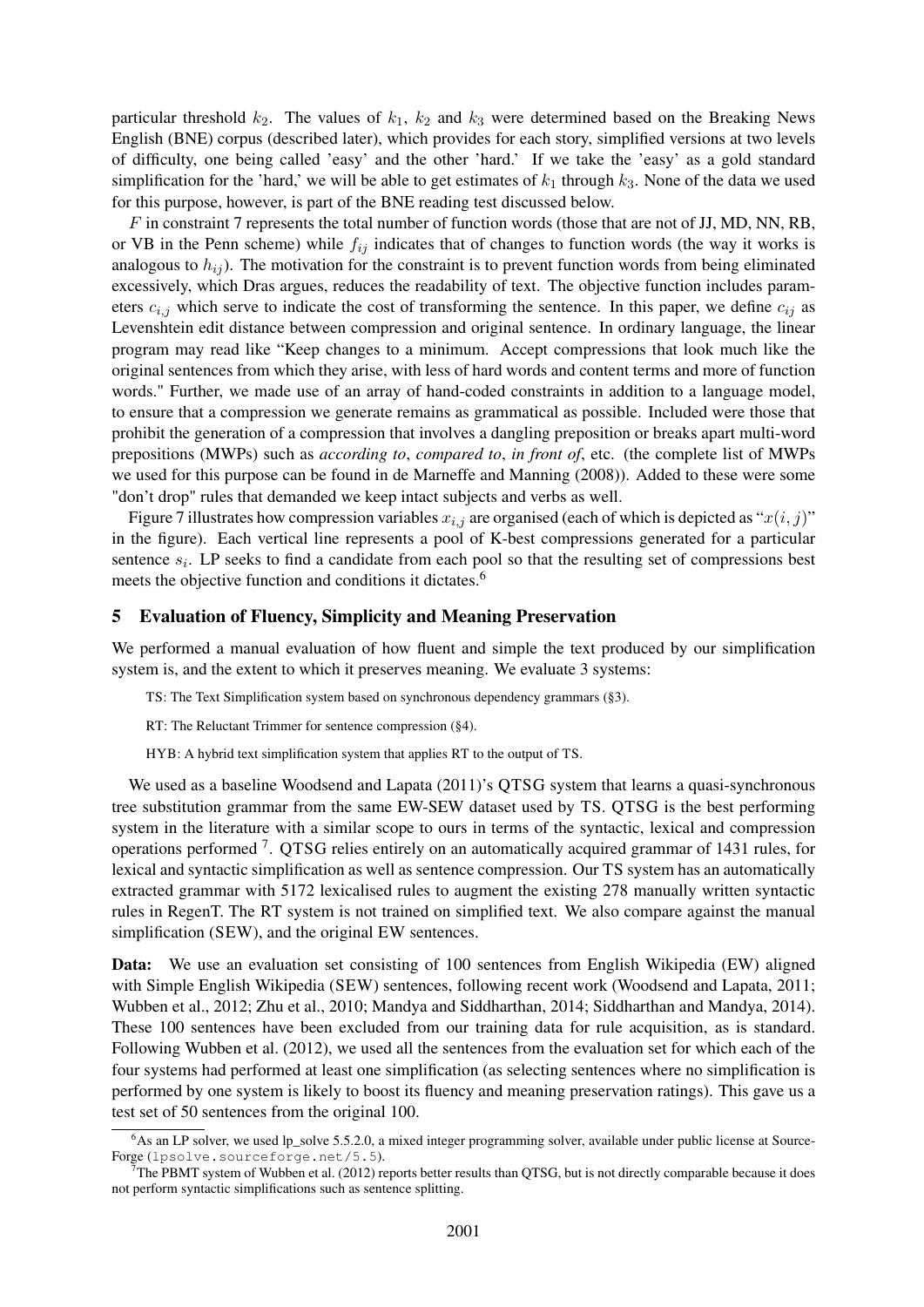|        | <b>FLUENCY</b> |  |                                                                                                                                                 |                |                |  | SIMPLICITY |  |  |  |  |  |  | <b>MEANING</b> |  |  |  |  |  |  |
|--------|----------------|--|-------------------------------------------------------------------------------------------------------------------------------------------------|----------------|----------------|--|------------|--|--|--|--|--|--|----------------|--|--|--|--|--|--|
|        |                |  | EW SEW OTSG TS RT HYB EW SEW OTSG TS RT HYB EW SEW OTSG TS RT HYB                                                                               |                |                |  |            |  |  |  |  |  |  |                |  |  |  |  |  |  |
|        |                |  | Mean 3.97 4.09 2.20 3.53 3.19 3.01 3.40 3.54 2.41 3.79 3.15 2.83 - 4.14 2.52 3.44 3.43 3.28                                                     |                |                |  |            |  |  |  |  |  |  |                |  |  |  |  |  |  |
|        |                |  | SD $\begin{bmatrix} 0.92 & 0.90 & 1.35 & 1.12 & 1.22 & 1.22 & 1.08 & 1.15 & 1.28 & 1.18 & 1.21 & 1.23 \end{bmatrix}$ - 0.89 1.31 1.08 1.15 1.14 |                |                |  |            |  |  |  |  |  |  |                |  |  |  |  |  |  |
| Median |                |  |                                                                                                                                                 | $\overline{4}$ | $\overline{3}$ |  |            |  |  |  |  |  |  |                |  |  |  |  |  |  |

Table 1: Results of human evaluation of different versions of simplified text

Method: We recruited participants on Amazon Mechanical Turk, filtered to live in the US and have an approval rating of 80%, and paid \$3 for a HIT (Human Intelligence Task). Each HIT contained 10 sentences from Wikipedia (EW), each alongside 5 simplified versions: QTSG, TS, RT, HYB and SEW in a randomised manner. For each of these 10 sets, participants were asked to rate each simplified version for fluency, simplicity and the extent to which it preserved the meaning of the original EW sentence. Participants were also asked to rate the fluency and simplicity of the original EW sentence. We used a Likert scale of 1–5, where 1 is totally unusable output, and 5 is output that is perfectly usable.

Results: The results are shown in Table 1. As seen, our HYB system, and the individual components TS and RT all outperform QTSG with all three metrics. In particular, TS is comparable to the SEW version when one looks at the median scores. Interestingly, TS performs better than SEW with respect to simplicity, suggesting that the system is indeed capable of a wide range of simplification operations. The ANOVA tests carried out to measure significant differences between versions is presented below. Table 3 (Row 1) shows the average number of words in the original and each simplified version.

*Fluency:* A one-way ANOVA was conducted with *fluency* as the dependent variable and text *version* as the fixed effect. We report a significant effect of version (EW, SEW, QTSG, HYB, TS, RT) on the fluency score (F=173.1, p<10<sup>-16</sup>). A Tukey's pairwise comparison test (Tukey's HSD, overall  $\alpha = 0.05$ ) indicated significant differences between all pairs, except SEW-EW at  $p < 0.05$ .

*Simplicity:* A one-way ANOVA was conducted with *simplicity* as the dependent variable and text *version* as the fixed effect. We report a significant effect of version on the simplicity score (F=29.9, p<10<sup>-16</sup>). A Tukey's pairwise comparison test (Tukey's HSD, overall  $\alpha = 0.05$ ) indicated significant differences between all pairs except: EW-SEW, RT-EW, and SEW-TS at  $p < 0.05$ .

*Meaning:* A one-way ANOVA was conducted with *meaning preservation* as the dependent variable and text *version* as the fixed effect. We report a significant effect of version on the meaning preservation score (F=130.12, p=2x10<sup>-16</sup>). A Tukey's pairwise comparison test (Tukey's HSD, overall  $\alpha = 0.05$ ) indicated significant differences between all pairs except: RT-TS, RT-HYB and HYB-TS at  $p < 0.05$ .

Error Analysis: We manually examined sentences that had average ratings below 2. The main cause of error for TS was misparsing, particularly errorful relative clause attachment and the parsing of comma separated lists as apposition. TS fails badly in such cases, and it is possible that methods such as those described in Siddharthan (2003b) are still relevant for correcting parser output. RT suffers mainly when it removes punctuation, which make reading difficult, or names that contain meaning (e.g., "*Seven volumes in length , it was composed by Buddhist priest Jien of the Tendai sect c. 1220.*" got compressed to "*Seven volumes in length it was composed by Jien of the sect c. 1220.*"). The hybrid system can create inconsistencies when TS has split a sentence and RT removes names from only one part ("*Moles can be found in most parts of North America, Asia, and Europe, although there are no moles in Ireland.*" got simplified to "*Moles can be found in parts of America, and Asia and Europe. But, there are no moles.*").

# 6 Evaluation of Reading Comprehension

We also investigate, for the first time, the effect of contemporary text simplification systems on reading comprehension for non-native speakers with a range of English skills.

Method: The test was conducted on Amazon Mechanical Turk with participants chosen from India and paid \$0.75 each. There is no method to selectively recruit low reading skill participants on Turk, so these setting were selected to recruit non-native speakers (India) and minimise participants with postgraduate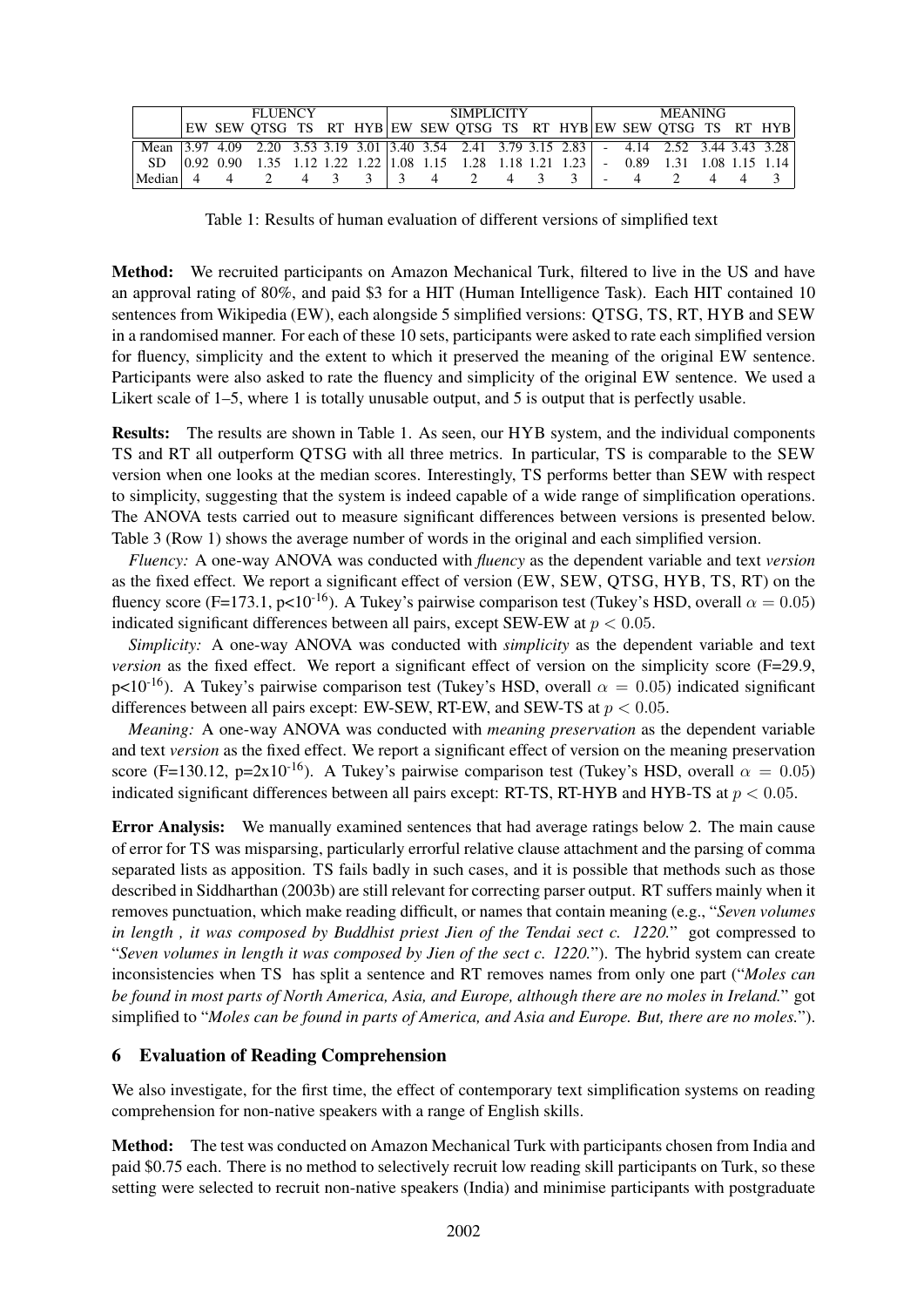degrees (low pay). The test comprised of two components - (a) pre-test for English vocabulary skills; and (b) a reading comprehension test to measure the effect of text simplification.

*Pre-test:* Reading skills are multifaceted and typically assessed through test batteries that test a range of skills. As such there is no comprehensive assessment possible using a single short online test. As we are recruiting non-native speakers, we chose to use the vocabulary size test (Nation and Beglar, 2007), designed to estimate both first language and second language learners' written receptive vocabulary size in English. The test ranks words based on their corpus frequency, and creates 14 levels, each with 1000 words, so that level 10 for example would contain the  $9001^{th}$  to  $10000^{th}$  most frequent words in English. We designed our vocabulary test by using 28 items, 2 at each level<sup>8</sup>. Each word is tested by showing a short sentence containing it and asking the participant to select the meaning of the word from four options. An estimate of vocabulary size can be got by multiplying the score on this test by 500, so the maximum vocabulary size estimate is 28\*500=14,000. Nation and Beglar (2007) spell out three important milestones in terms of word family vocabulary size:

5000: Minimum for Non-native speakers of non-European backgrounds to cope at English speaking Universities

8000: Critical goal for language learners to deal with a range of unsimplified language (98% coverage for newspapers)

9000: Level of non-native English speaking PhD students (98% coverage for English novels)

In addition, we asked participants to self-report their English language skills by selecting from following options: (a) native; (b) fluent (non-native); (c) good (non-native); and (d) basic (non-native).

*Main test:* The reading comprehension tests were conducted using 5 news summaries chosen from the Breaking News English<sup>9</sup> (BNE) website, with the permission of its creator and maintainer. The BNE website is a resource that provides high quality news summaries at various levels of simplification for second language learners, and has recently been nominated by the British Council for the 2014 ELTons award for Innovation in Learner Resources. We selected five news stories which had manually constructed summaries at reading levels 6 (hard) and 4 (easy). The website provides a range of exercises following each summary at level 6. We chose to use the multiple choice test to assess reading comprehension. For each of these summaries, we created automatically simplified texts by running our systems on the level 6 text. This resulted in a total of five versions for each news summary - L6 (original); L4 (manual simplification); TS (automatic simplification of L6); RT (compression of L6); and HYB (RT applied to output of TS applied to L6).

We used a balanced design where each participant would (after taking the vocabulary pre-test described above) see each of the 5 news stories in exactly one of the 5 versions in a Latin square design. For each comprehension test, the news summary was shown for a maximum of 150 seconds, after which it was removed and 5 multiple choice comprehension questions presented, which was available for another 150 seconds (2.5 minutes). Participants could finish before the 150 seconds by clicking a "finished" button. Table 3 shows the average length of text in each version.

Results: The first row in Table 2 shows the accuracy (proportion of comprehension questions answered correctly) on the main comprehension test for participants divided into four categories based on their estimated vocabulary from the pre-test. We do not find any significant differences, but it appears that the main benefits of automatic text simplification are for moderate readers (vocabulary between 5K and 8K).

We found a very poor correlation between participants' self reported English language skills and their performance on the vocabulary test ( $\rho = -0.01$ ;  $p = 0.55$ ). The poor correlation was due to certain participants over-estimating their skills. Out of 50 participants, 3 rated themselves as native. However, they could get only about 28% of the answers correct, showing the fact that the participants had overestimated themselves.

This caused us to doubt the reliability of our version of the vocabulary test<sup>10</sup>. We therefore also attempted to categorise participants based on their overall accuracy over all 25 questions in the com-

<sup>&</sup>lt;sup>8</sup>The original test uses 10 words from each level, but we required a shorter version.

<sup>9</sup>www.breakingnewsenglish.com

 $10$ The published results are for a 140 question test taking 40 minutes, which we have had to reduce to 28 questions for practical reasons.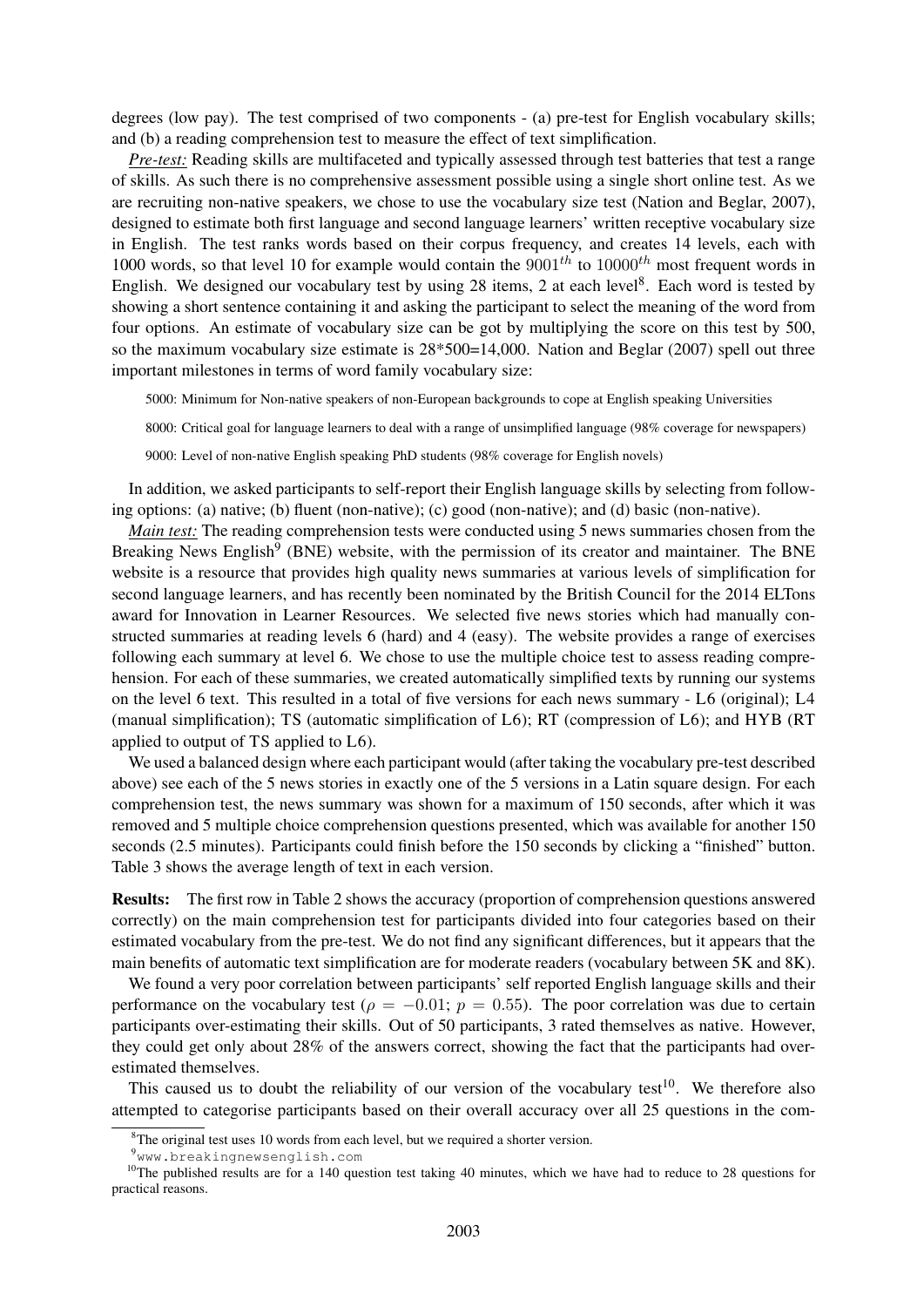|                                                                                                                      | $\mathsf{I}$                                                              |                           |  | $RT$ HYB $14$   |  | L6. | <b>TS</b> |                        | $RT$ HYB $1.4$ |  | L6                    |                 |  | TS RT HYB L4                                                   |  |  |                          |  | L6 TS RT HYB |
|----------------------------------------------------------------------------------------------------------------------|---------------------------------------------------------------------------|---------------------------|--|-----------------|--|-----|-----------|------------------------|----------------|--|-----------------------|-----------------|--|----------------------------------------------------------------|--|--|--------------------------|--|--------------|
| Skills                                                                                                               | Excellent (Vocab>9000) $ Good (9000> Vocab>8000) Mod (8000> Vocab>5000) $ |                           |  |                 |  |     |           |                        |                |  |                       |                 |  |                                                                |  |  | Poor (Vocab $<$ 5000)    |  |              |
| Accuracy   0.69 0.92 0.94 0.85 0.78   0.84 0.87 0.80 0.84 0.77   0.74 0.78 0.80 0.82 0.80   0.64 0.77 0.72 0.58 0.55 |                                                                           |                           |  |                 |  |     |           |                        |                |  |                       |                 |  |                                                                |  |  |                          |  |              |
| Size                                                                                                                 | 13 Participants                                                           |                           |  | 10 Participants |  |     |           | 14 Participants        |                |  |                       | 13 Participants |  |                                                                |  |  |                          |  |              |
| Skills                                                                                                               |                                                                           | Excellent (acc $\geq$ .9) |  |                 |  |     |           | Good $(.9 > acc > .8)$ |                |  | Mod $(.8 > acc > .5)$ |                 |  |                                                                |  |  | Poor $(\text{acc} < .5)$ |  |              |
| $ $ Accuracy $ 0.88\;0.98\;0.95\;0.90\;0.83\; 0.75\;0.87\;0.84\;0.82\;0.77$                                          |                                                                           |                           |  |                 |  |     |           |                        |                |  |                       |                 |  | $(0.60, 0.70, 0.75, 0.63, 0.58, 0.53, 0.53, 0.40, 0.33, 0.33)$ |  |  |                          |  |              |
| Size                                                                                                                 |                                                                           | 8 Participants            |  |                 |  |     |           | 31 Participants        |                |  |                       | 8 Participants  |  |                                                                |  |  | 3 Participants           |  |              |

Table 2: Results of comprehension tests: Mean accuracy (proportion of comprehension questions answered correctly) by reading comprehension skills. Row 1: Participants categorised by estimated vocabulary from pretest. Row 2: Participants categorised based on accuracy on comprehension tests.

| Dataset                                                                                                 | Original | Simplified                                  | $\overline{S}$ |  | $RT$ $HYB$ $OTSG$        |
|---------------------------------------------------------------------------------------------------------|----------|---------------------------------------------|----------------|--|--------------------------|
| Average words per text   Wikipedia Evaluation Set                                                       |          | 27.0 (EW)   20.4 (SEW)   25.3   22.0   20.6 |                |  | 24.0                     |
| Average words per text   Breaking News Evaluation Set   172.6 (L6)   152.8 (L4)   184.4   149.2   151.4 |          |                                             |                |  | $\overline{\phantom{0}}$ |

Table 3: Effect of simplification of sentence and document lengths

prehension test. While the thresholds of 5000, 8000 and 9000 for vocabulary size are derived from the literature, we had to set these threshold for comprehension scores. To do this in an objective (though still arbitrary) manner, we selected thresholds numerically similar to the vocabulary size thresholds: Excellent ( $acc \ge 0.9$ ), Good( $0.9 > acc \ge 0.8$ ), Moderate ( $0.8 > acc \ge 0.5$ ) and Poor ( $acc < 0.5$ ).

The second row in Table 2 shows the accuracy of participants when categorised by average accuracy on the comprehension questions. Note that this categorisation is posthoc (though we have used thresholds derived from the vocabulary test to be objective), and the results pertaining to this categorisation should be regarded as preliminary. This new categorisation based on observed reading ability, rather than predicted language skills, throws up more definitive results. We fitted a Generalised Linear Mixed Model (GLMM), with "correct" answer as the (binary) dependent variable, text "version" (L4, L6, TS, RT, HYB) and "comprehension" (Excellent, Good, Moderate, Poor) as the fixed effects and participant and question as the random effects. We found a strong main effect of comprehension (comprehension=moderate,  $z = -3.178$ ,  $p = 0.001$ ; comprehension=poor,  $z = -4.858$ ,  $p < 0.0001$ ) and a weak effect of version (version=L4,  $z = -1.797$ ,  $p = 0.073$ ); i.e., these three conditions predict a reduced accuracy on the test. We also found a weak interaction between comprehension and version (comprehension=moderate:version=TS,  $z = 1.78$ ,  $p = 0.075$ ); i.e., that TS increases correct answers for readers with moderate reading skills ( $p = 0.075$ ).

Note that L4, RT and HYB all omit information through compression (Table 3 shows text lengths). This explains the drop in comprehension for these versions, as some information needed to answer a question might have been omitted from the summary. Note also that RT and the HYB systems are competitive with the manual simplification L4 for moderate and good readers. Table 4 provides sample texts to illustrate differences.

Table 4: Example of system output to illustrate differences (Beginning of comprehension story 3).

L6 The United Nations has warned that the Central African Republic (CAR) needs urgent help. The UN Deputy Secretary-General Jan Eliasson said it was 'descending into complete chaos before our eyes'. The landlocked nation has been slowly moving towards a state of total anarchy since rebels seized power in March.

 $L4$  The U.N. has asked for urgent help for the Central African Republic. The UN's Jan Eliasson said it was 'descending into complete chaos'. There is almost a state of anarchy after rebels took power in March.

TS The United Nations has warned that the Central African Republic , CAR , needs urgent help. The UN Deputy Secretary-General Jan Eliasson said: It was ' descending into complete chaos before our eyes '. The landlocked nation has been slowly moving towards a state of total anarchy. This happened since rebels seized power in March.

RT The Nations has warned that the Republic needs help. The Deputy Secretary-General Jan Eliasson said it was descending into complete chaos before our eyes. The nation has been slowly moving towards a state of anarchy since rebels seized power in March.

HYB The Nations has warned that the Central African Republic CAR needs urgent help. The Deputy Secretary-General Jan Eliasson said It was descending into complete chaos before our eyes. The nation has been moving towards a state This happened since rebels seized power.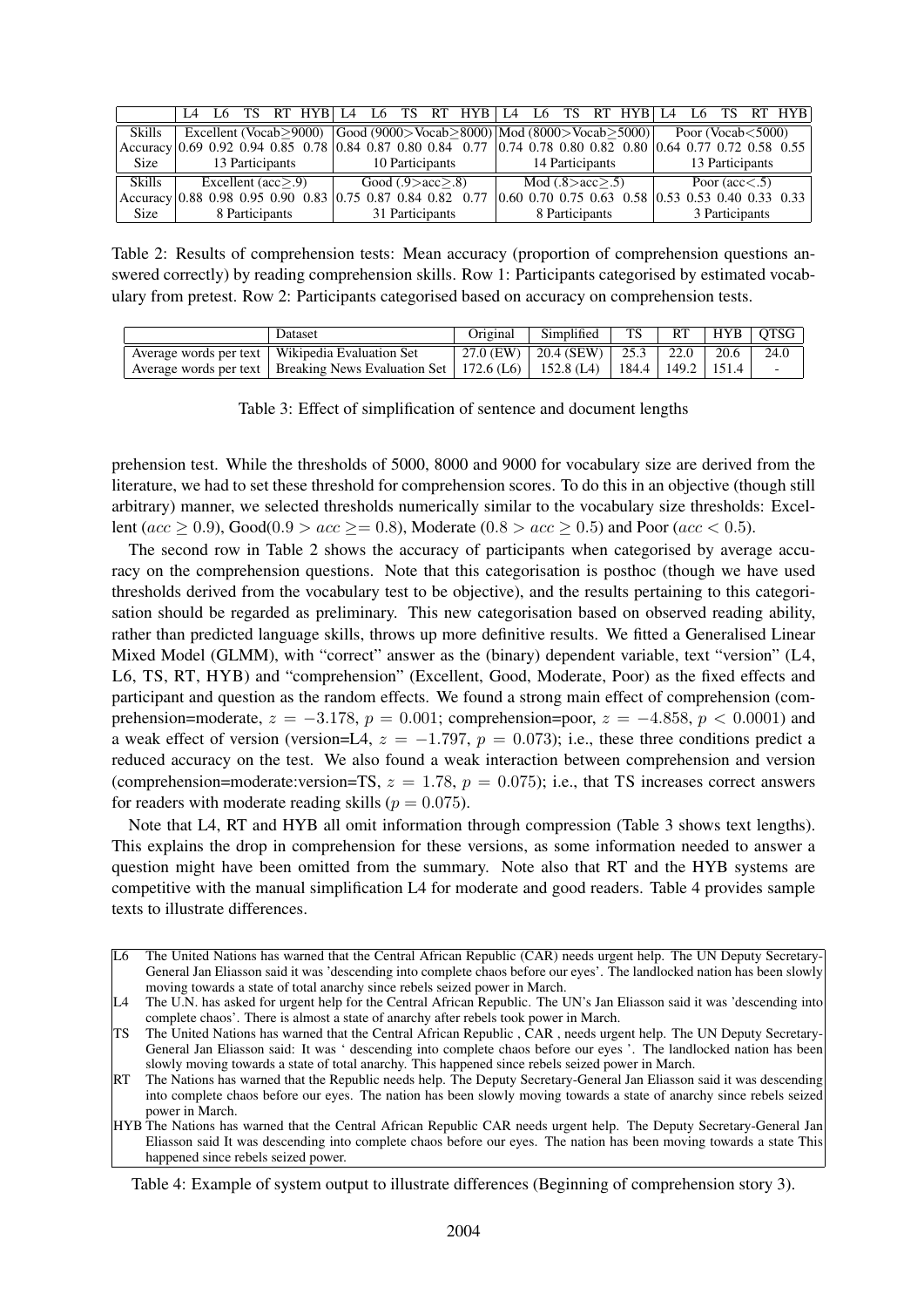# 7 Conclusions

We have described and evaluated two different text simplification systems, one that performs lexical and syntactic simplification, and another that performs sentence compression, optimised for the text simplification task. Both systems and their combination outperform a leading contemporary system. The evaluation of reading comprehension with non-native speakers provides preliminary results that automatic text simplification can facilitate comprehension for moderate readers, but not for good ones. A larger evaluation with moderate readers in necessary to confirm this. Finally we plan to make the TS and RT systems available to the public under the Creative Commons license.<sup>11</sup>

#### Acknowledgements

This research is supported by an award made by the EPSRC; award reference: EP/J018805/1.

# References

- Richard C Anderson and Alice Davison. 1988. *Conceptual and empirical bases of readability formulas.* Lawrence Erlbaum Associates, Inc.
- Richard Anderson and Peter Freebody. 1981. Vocabulary knowledge. In John Guthrie, editor, *Comprehension and Teaching: Research Reviews*, pages 77–117. International Reading Association, Newark, DE.
- Isabel L. Beck, Margaret G. McKeown, Gale M. Sinatra, and Jane A. Loxterman. 1991. Revising social studies text from a text-processing perspective: Evidence of improved comprehensibility. *Reading Research Quarterly*, 26(3):251–276.
- T. Cohn and M. Lapata. 2009. Sentence compression as tree transduction. *Journal of Artificial Intelligence Research*, 34(1):637–674.
- William Coster and David Kauchak. 2011. Learning to simplify sentences using wikipedia. In *Proceedings of the Workshop on Monolingual Text-To-Text Generation*, pages 1–9. Association for Computational Linguistics.
- Marie-Catherine de Marneffe and Christopher D. Manning. 2008. Stanford typed dependencies manual. http://nlp.stanford.edu/software/dependencies\_manual.pdf.
- Yuan Ding and Martha Palmer. 2005. Machine translation using probabilistic synchronous dependency insertion grammars. In *Proceedings of the 43rd Annual Meeting on Association for Computational Linguistics*, pages 541–548. Association for Computational Linguistics.
- Mark Dras. 1999. *Tree adjoining grammar and the reluctant paraphrasing of text*. Ph.D. thesis, Macquarie University NSW 2109 Australia.
- Michel Galley and Kathleen McKeown. 2007. Lexicalized Markov grammars for sentence compression. In *Human Language Technologies 2007: The Conference of the North American Chapter of the Association for Computational Linguistics; Proceedings of the Main Conference*, pages 180–187, Rochester, New York, April. Association for Computational Linguistics.
- J. Kamalski, T. Sanders, and L. Lentz. 2008. Coherence marking, prior knowledge, and comprehension of informative and persuasive texts: Sorting things out. *Discourse Processes*, 45(4):323–345.
- K. Knight and D. Marcu. 2000. Statistics-based summarization step one: Sentence compression. In *Proceeding of The American Association for Artificial Intelligence Conference (AAAI-2000)*, pages 703–710.
- J.J. L'Allier. 1980. *An evaluation study of a computer-based lesson that adjusts reading level by monitoring on task reader characteristics*. Ph.D. thesis, University of Minnesota, Minneapolis, MN.
- T. Linderholm, M.G. Everson, P. van den Broek, M. Mischinski, A. Crittenden, and J. Samuels. 2000. Effects of Causal Text Revisions on More-and Less-Skilled Readers' Comprehension of Easy and Difficult Texts. *Cognition and Instruction*, 18(4):525–556.
- Angrosh Mandya and Advaith Siddharthan. 2014. Text simplification using synchronous dependency grammars: Generalising automatically harvested rules. In *INLG 2014 Proceedings of the Eighth International Natural Language Generation Conference*, pages 16–25, Philadelphia, PA, June. Association for Computational Linguistics.

<sup>&</sup>lt;sup>11</sup>For information on the availability of systems, visit us at: www.quantmedia.org/coling2014/.